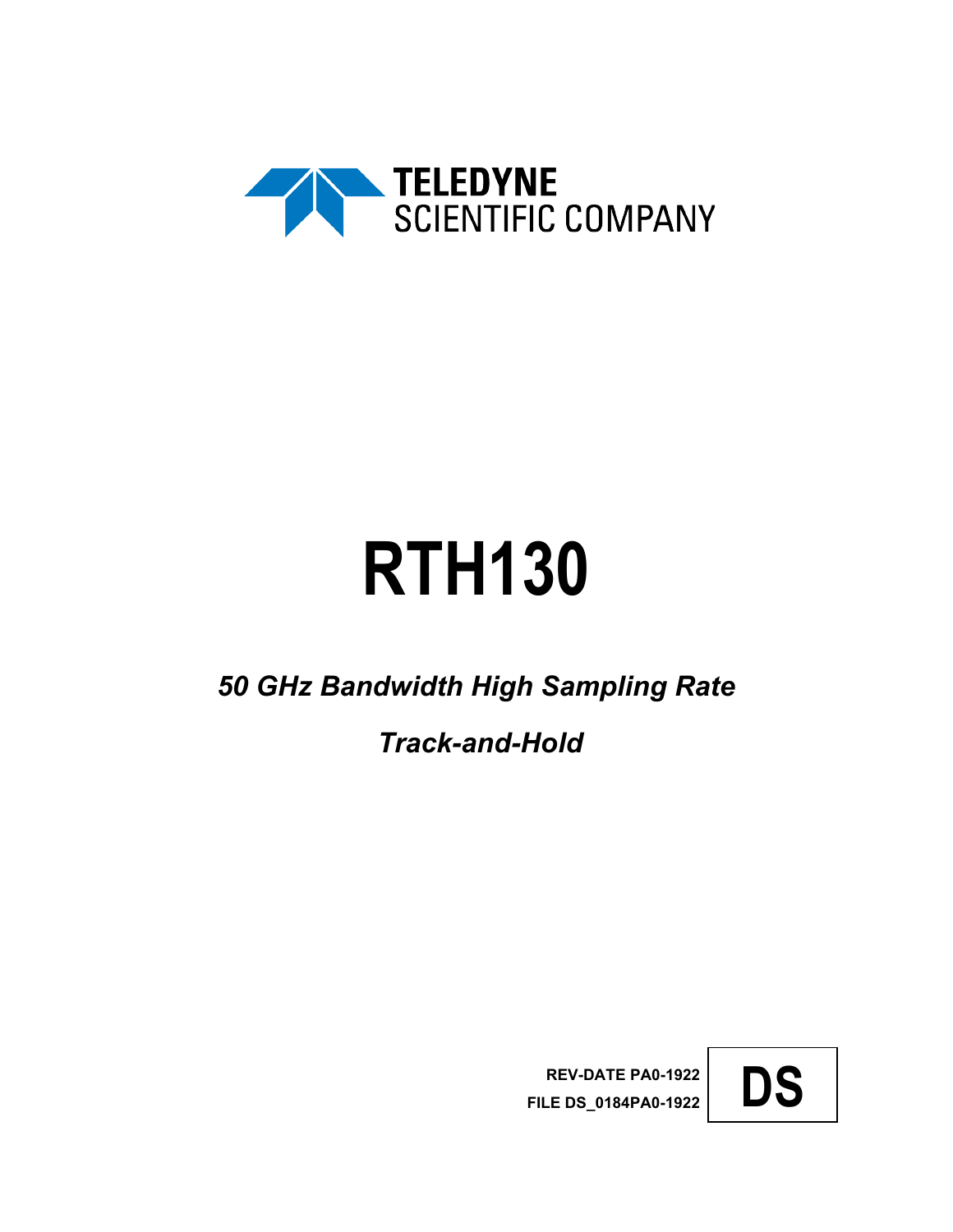

# **RTH130**

# *50 GHz Bandwidth 14GS/s Track-and-Hold*

#### *Features*

- ♦ 50 GHz Input Bandwidth
- ◆ Better than -35 dBc THD Over the Total Bandwidth with Small Signal Input
- ♦ Better than -35 dBc SFDR Over the Total Bandwidth with Small Signal Input
- ♦ 1 to 14 GHz Maximum Sampling Rate
- ♦ Differential Analog Input/Output
- ♦ Output Held more than Half Clock Cycle
- ♦ One Clock Operation
- ♦ 1.5W Power Dissipation
- ♦ Single Power Supply
- 4mm x 4mm QFN package





#### *Product Description*

RTH130's bandwidth and aperture jitter enable 1 to 14 GS/s accurate sampling of DC to multi-GHz signals. The differential-to-differential dual track-and-hold cascades two track-and-hold circuits, TH1 and TH2. The RTH130 provides a held output for more than half a clock cycle,

easing bandwidth requirements of subsequent circuitry relative to the case of a single trackand-hold (TH). The one clock operation further relaxes the timing requirements for subsampling applications.

#### *Ordering information*

| <b>PART NUMBER</b>     | <b>DESCRIPTION</b> |                                                                                |
|------------------------|--------------------|--------------------------------------------------------------------------------|
| RTH130-QN              | 20 I/O QFN Package | <b>CAUTION</b>                                                                 |
| RTH <sub>130</sub> -DI | Die                | <b>DEVICE SUSCEPTIBLE TO</b><br><b>DAMAGE BY ELECTROSTATIC</b><br><b>Scott</b> |
| EVRTH130               | Evaluation Board   | <b>DISCHARGE (ESD)</b>                                                         |

Teledyne Scientific Company reserves the right to make changes to its product specifications at any time without notice. The information furnished herein is believed to be accurate; however, no responsibility is assumed for its use.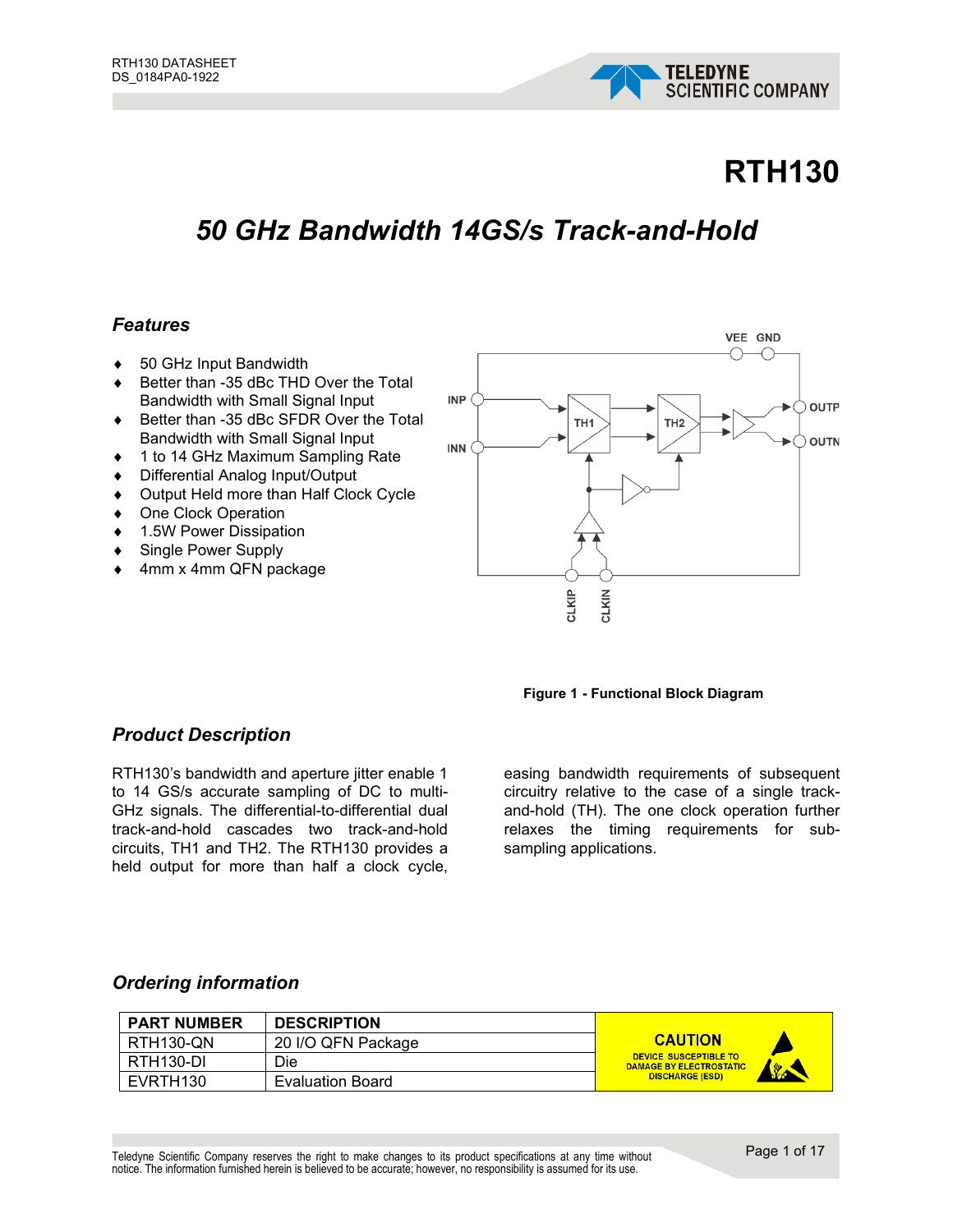

#### *Absolute Maximum Ratings*

| <b>Supply Voltages</b> |  |
|------------------------|--|
| <b>Input Voltages</b>  |  |
| <b>Temperature</b>     |  |

Lead, Soldering (10 Seconds) .………………….. +220°C Storage ….…………………………………… -40 to 125°C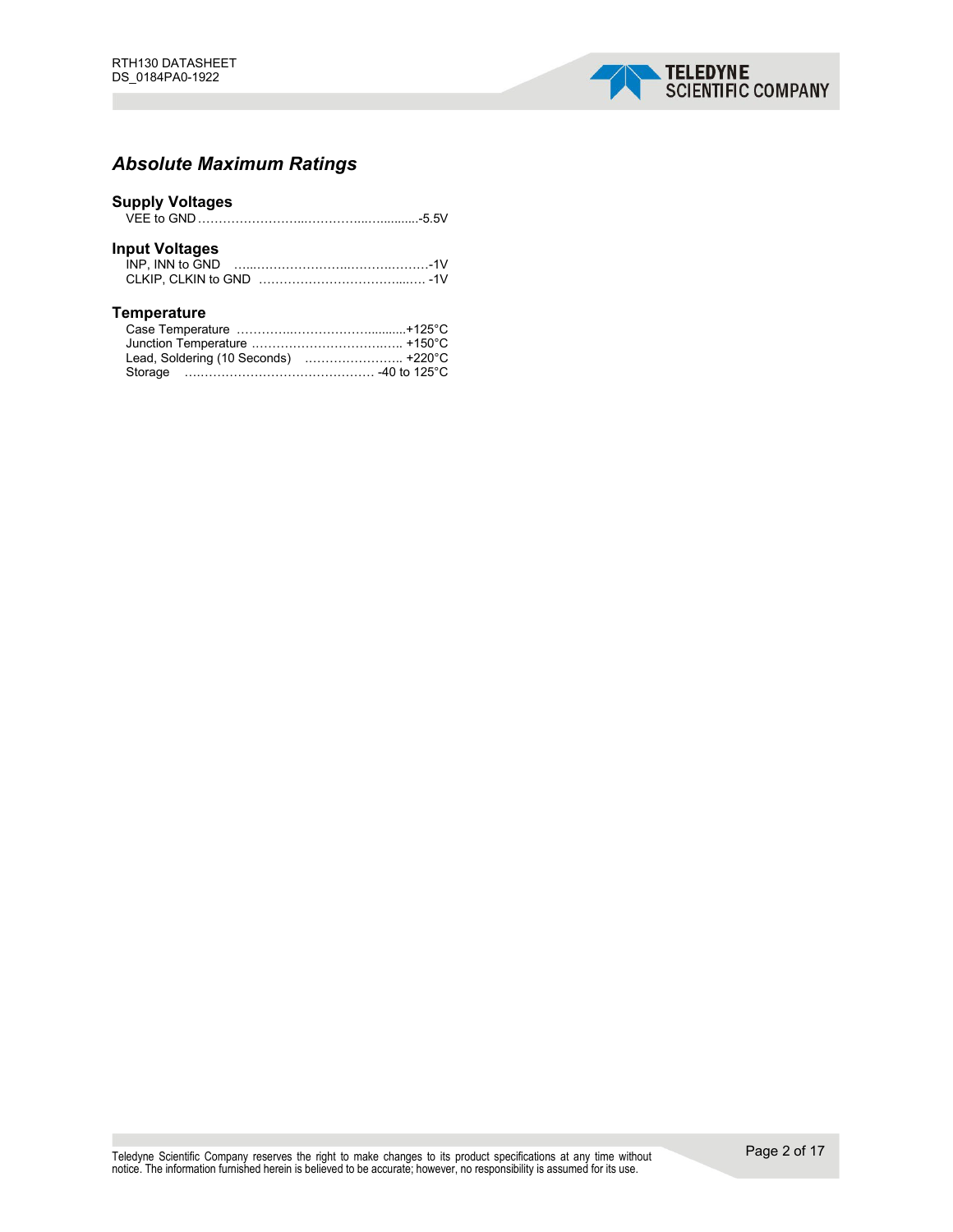

#### *DC Electrical Specification*

Test Conditions (see notes for specific conditions): Room Temperature; VEE = -5.2V; Clock: 6000MHz, 0.6Vpp Differential; Input: 300mV Differential; Differential Outputs Terminated Into 50 Ω to 0V.

|     | <b>PARAMETER</b>                  | <b>SYMBOL</b>               | <b>CONDITIONS, NOTE</b>               | <b>MIN</b> | <b>TYP</b> |    | <b>MAX UNITS</b> |
|-----|-----------------------------------|-----------------------------|---------------------------------------|------------|------------|----|------------------|
| 1.0 | <b>DC TRANSFER FUNCTION</b>       |                             |                                       |            |            |    |                  |
| 1.1 | Gain                              | G                           |                                       |            | 0          |    | dB               |
| 2.0 | <b>ANALOG INPUT (INP, INN)</b>    |                             |                                       |            |            |    |                  |
| 2.1 | Common Mode Voltage               | IN <sub>CM</sub>            | Self Bias                             |            | $\Omega$   |    | mV               |
| 2.2 | Input Impedance                   | $R_{\text{IIN}}$            | Each Lead to GND                      |            | 50         |    | Ω                |
| 3.0 | <b>CLOCK INPUT (CLKIP, CLKIN)</b> |                             |                                       |            |            |    |                  |
| 3.1 | Input Resistance                  | $R_{CIN}$                   | Each Lead to GND                      |            | 50         |    | Ω                |
| 4.0 | <b>ANALOG OUTPUT (OUTP, OUTN)</b> |                             |                                       |            |            |    |                  |
| 4.1 | <b>Output Resistance</b>          | $\mathsf{R}_{\mathsf{OUT}}$ | Each Output to GND                    |            | 50         |    | Ω                |
| 4.2 | Maximum Current                   |                             | Into Output Lead                      |            |            | 22 | mA               |
| 4.3 | Output Offset Voltage             | $V_{OFF}$                   | Absolute Value (No Input Signal)      |            | 25         |    | mV               |
| 4.4 | Common Mode Voltage               | <b>OUTCM</b>                | Outputs Terminated 50 $\Omega$ to GND |            | $-0.55$    |    | V                |
| 5.0 | <b>POWER SUPPLY REQUIREMENTS</b>  |                             |                                       |            |            |    |                  |
| 5.1 | Negative Supply Current           | <b>IEE</b>                  |                                       |            | 290        |    | mA               |
| 5.2 | <b>Power Dissipation</b>          | P                           |                                       |            | 1.5        |    | W                |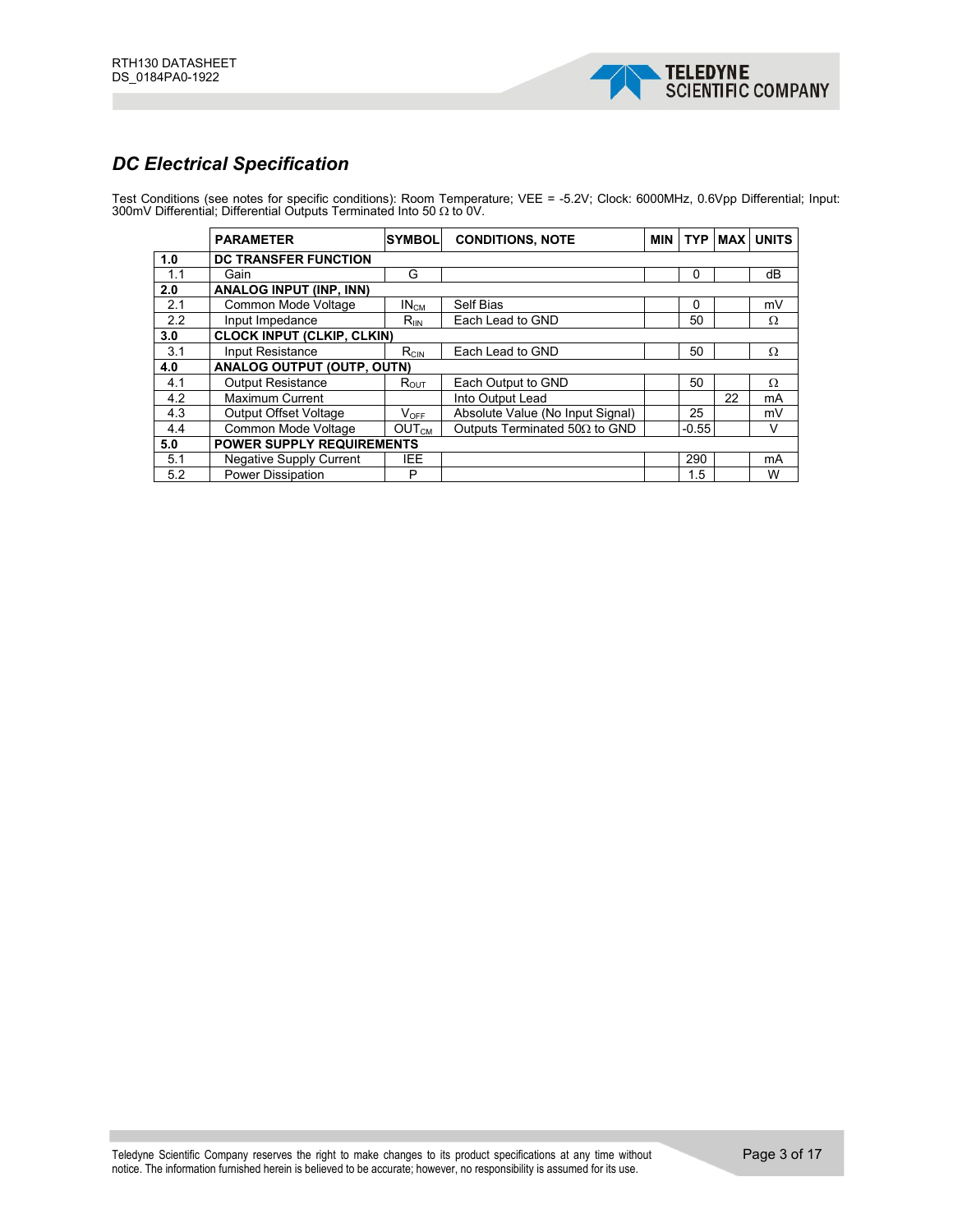

#### *AC Electrical Specification – 6GHz Clock*

Test Conditions (see notes for specific conditions): Room Temperature; VEE = -5.2V; Clock: 6000MHz, 0.6Vpp Differential; Input: 300mV Differential; Differential Outputs Terminated Into 50 Ω to 0V.

| 6.0 |                  |             | DYNAMIC HOLD MODE PERFORMANCE, SINEWAVE INPUT, 0.3Vpp DIFFERENTIAL |    |                 |     |
|-----|------------------|-------------|--------------------------------------------------------------------|----|-----------------|-----|
| 6.1 | <b>Bandwidth</b> | <b>BW</b>   | -3dB Gain, 0.3 V <sub>PP</sub> Differential Input                  | 47 | 50              | GHz |
|     | <b>SFDR</b>      |             |                                                                    |    |                 |     |
|     | 2328 MHz         | <b>SFDR</b> | 0.3 Vpp Differential Input                                         |    | 52              | dBc |
|     | 3078 MHz         | <b>SFDR</b> | 0.3 Vpp Differential Input                                         |    | 51              | dBc |
|     | 3828 MHz         | <b>SFDR</b> | 0.3 Vpp Differential Input                                         |    | 60              | dBc |
|     | 4578 MHz         | <b>SFDR</b> | 0.3 Vpp Differential Input                                         |    | 58              | dBc |
|     | 5328 MHz         | <b>SFDR</b> | 0.3 Vpp Differential Input                                         |    | 59              | dBc |
|     | 6078 MHz         | <b>SFDR</b> | 0.3 Vpp Differential Input                                         |    | 55              | dBc |
|     | 6828 MHz         | <b>SFDR</b> | 0.3 Vpp Differential Input                                         |    | 58              | dBc |
|     | 7578 MHz         | <b>SFDR</b> | 0.3 Vpp Differential Input                                         |    | 54              | dBc |
|     | 8328 MHz         | <b>SFDR</b> | 0.3 Vpp Differential Input                                         |    | 50              | dBc |
|     | 9078 MHz         | <b>SFDR</b> | 0.3 Vpp Differential Input                                         |    | 47              | dBc |
|     | 9828 MHz         | <b>SFDR</b> | 0.3 Vpp Differential Input                                         |    | 51              | dBc |
|     | 10578 MHz        | <b>SFDR</b> | 0.3 Vpp Differential Input                                         |    | 53              | dBc |
|     | 11328 MHz        | <b>SFDR</b> | 0.3 Vpp Differential Input                                         |    | 52              | dBc |
|     | 12078 MHz        | <b>SFDR</b> | 0.3 Vpp Differential Input                                         |    | 51              | dBc |
|     | 12828 MHz        | <b>SFDR</b> | 0.3 Vpp Differential Input                                         |    | 53              | dBc |
|     | 13578 MHz        | <b>SFDR</b> | 0.3 Vpp Differential Input                                         |    | 50              | dBc |
|     | 14328 MHz        | <b>SFDR</b> | 0.3 Vpp Differential Input                                         |    | 48              | dBc |
|     | 15078 MHz        | <b>SFDR</b> | 0.3 Vpp Differential Input                                         |    | 50              | dBc |
|     | 15828 MHz        | <b>SFDR</b> | 0.3 Vpp Differential Input                                         |    | $\overline{56}$ | dBc |
|     | 16578 MHz        | <b>SFDR</b> | 0.3 Vpp Differential Input                                         |    | 54              | dBc |
| 6.2 | 17328 MHz        | <b>SFDR</b> | 0.3 Vpp Differential Input                                         |    | 55              | dBc |
|     | 18078 MHz        | <b>SFDR</b> | 0.3 Vpp Differential Input                                         |    | 53              | dBc |
|     | 18828 MHz        | <b>SFDR</b> | 0.3 Vpp Differential Input                                         |    | 54              | dBc |
|     | 19578 MHz        | <b>SFDR</b> | 0.3 Vpp Differential Input                                         |    | 54              | dBc |
|     | 20328 MHz        | <b>SFDR</b> | 0.3 Vpp Differential Input                                         |    | 46              | dBc |
|     | 21078 MHz        | <b>SFDR</b> | 0.3 Vpp Differential Input                                         |    | 55              | dBc |
|     | 21828 MHz        | <b>SFDR</b> | 0.3 Vpp Differential Input                                         |    | 54              | dBc |
|     | 22578 MHz        | <b>SFDR</b> | 0.3 Vpp Differential Input                                         |    | 56              | dBc |
|     | 23328 MHz        | <b>SFDR</b> | 0.3 Vpp Differential Input                                         |    | 52              | dBc |
|     | 24078 MHz        | <b>SFDR</b> | 0.3 Vpp Differential Input                                         |    | 49              | dBc |
|     | 24828 MHz        | <b>SFDR</b> | 0.3 Vpp Differential Input                                         |    | 52              | dBc |
|     | 25578 MHz        | <b>SFDR</b> | 0.3 Vpp Differential Input                                         |    | 49              | dBc |
|     | 26328 MHz        | <b>SFDR</b> | 0.3 Vpp Differential Input                                         |    | 46              | dBc |
|     | 27078 MHz        | <b>SFDR</b> | 0.3 Vpp Differential Input                                         |    | 41              | dBc |
|     | 27828 MHz        | <b>SFDR</b> | 0.3 Vpp Differential Input                                         |    | 48              | dBc |
|     | 28578 MHz        | <b>SFDR</b> | 0.3 Vpp Differential Input                                         |    | 47              | dBc |
|     | 29328 MHz        | <b>SFDR</b> | 0.3 Vpp Differential Input                                         |    | 45              | dBc |
|     | 30078 MHz        | <b>SFDR</b> | 0.3 Vpp Differential Input                                         |    | 43              | dBc |
|     | 30828 MHz        | <b>SFDR</b> | 0.3 Vpp Differential Input                                         |    | 46              | dBc |
|     | 31578 MHz        | <b>SFDR</b> | 0.3 Vpp Differential Input                                         |    | 44              | dBc |
|     | 32328 MHz        | <b>SFDR</b> | 0.3 Vpp Differential Input                                         |    | 43              | dBc |
|     | 33078 MHz        | <b>SFDR</b> | 0.3 Vpp Differential Input                                         |    | 38              | dBc |
|     | 33828 MHz        | <b>SFDR</b> | 0.3 Vpp Differential Input                                         |    | 46              | dBc |
|     | 34578 MHz        | <b>SFDR</b> | 0.3 Vpp Differential Input                                         |    | 46              | dBc |
|     | 35328 MHz        | <b>SFDR</b> | 0.3 Vpp Differential Input                                         |    | 45              | dBc |
|     | 36078 MHz        | <b>SFDR</b> | 0.3 Vpp Differential Input                                         |    | 45              | dBc |
|     | 36828 MHz        | <b>SFDR</b> | 0.3 Vpp Differential Input                                         |    | 46              | dBc |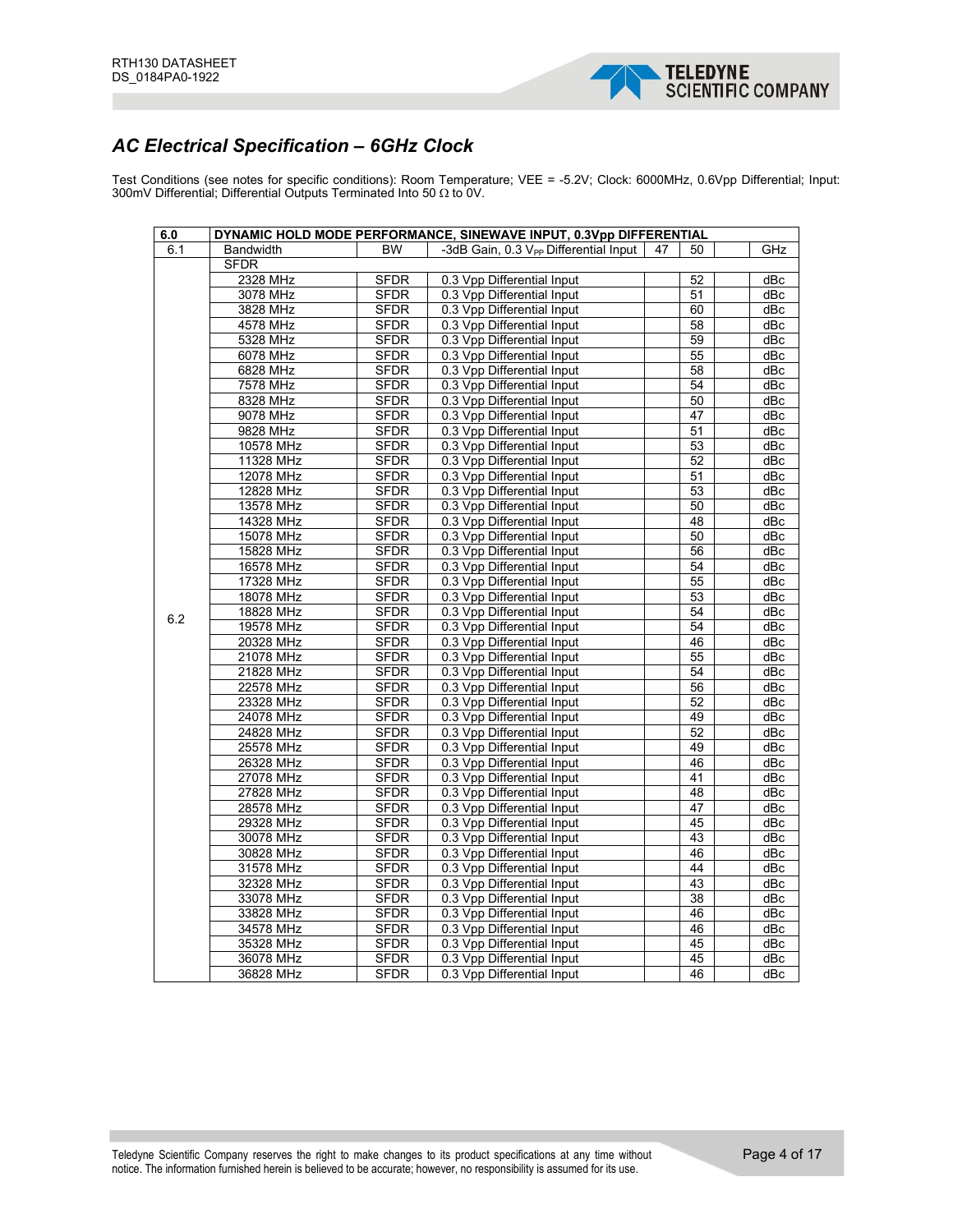

|     | <b>SFDR</b> |             |                            |    |     |
|-----|-------------|-------------|----------------------------|----|-----|
|     | 37578 MHz   | <b>SFDR</b> | 0.3 Vpp Differential Input | 43 | dBc |
|     | 38328 MHz   | SFDR        | 0.3 Vpp Differential Input | 39 | dBc |
|     | 39078 MHz   | <b>SFDR</b> | 0.3 Vpp Differential Input | 44 | dBc |
|     | 39828 MHz   | SFDR        | 0.3 Vpp Differential Input | 37 | dBc |
|     | 40578 MHz   | <b>SFDR</b> | 0.3 Vpp Differential Input | 45 | dBc |
|     | 41328 MHz   | <b>SFDR</b> | 0.3 Vpp Differential Input | 44 | dBc |
|     | 42078 MHz   | SFDR        | 0.3 Vpp Differential Input | 44 | dBc |
| 6.2 | 42828 MHz   | SFDR        | 0.3 Vpp Differential Input | 44 | dBc |
|     | 43578 MHz   | <b>SFDR</b> | 0.3 Vpp Differential Input | 42 | dBc |
|     | 44328 MHz   | <b>SFDR</b> | 0.3 Vpp Differential Input | 39 | dBc |
|     | 45078 MHz   | SFDR        | 0.3 Vpp Differential Input | 40 | dBc |
|     | 45828 MHz   | SFDR        | 0.3 Vpp Differential Input | 40 | dBc |
|     | 46578 MHz   | SFDR        | 0.3 Vpp Differential Input | 44 | dBc |
|     | 47328 MHz   | SFDR        | 0.3 Vpp Differential Input | 43 | dBc |
|     | 48078 MHz   | SFDR        | 0.3 Vpp Differential Input | 43 | dBc |
|     | 48828 MHz   | SFDR        | 0.3 Vpp Differential Input | 48 | dBc |
|     | 49578 MHz   | SFDR        | 0.3 Vpp Differential Input | 42 | dBc |
|     | 50328 MHz   | <b>SFDR</b> | 0.3 Vpp Differential Input | 41 | dBc |
|     | 51078 MHz   | SFDR        | 0.3 Vpp Differential Input | 39 | dBc |
|     | 51828 MHz   | <b>SFDR</b> | 0.3 Vpp Differential Input | 45 | dBc |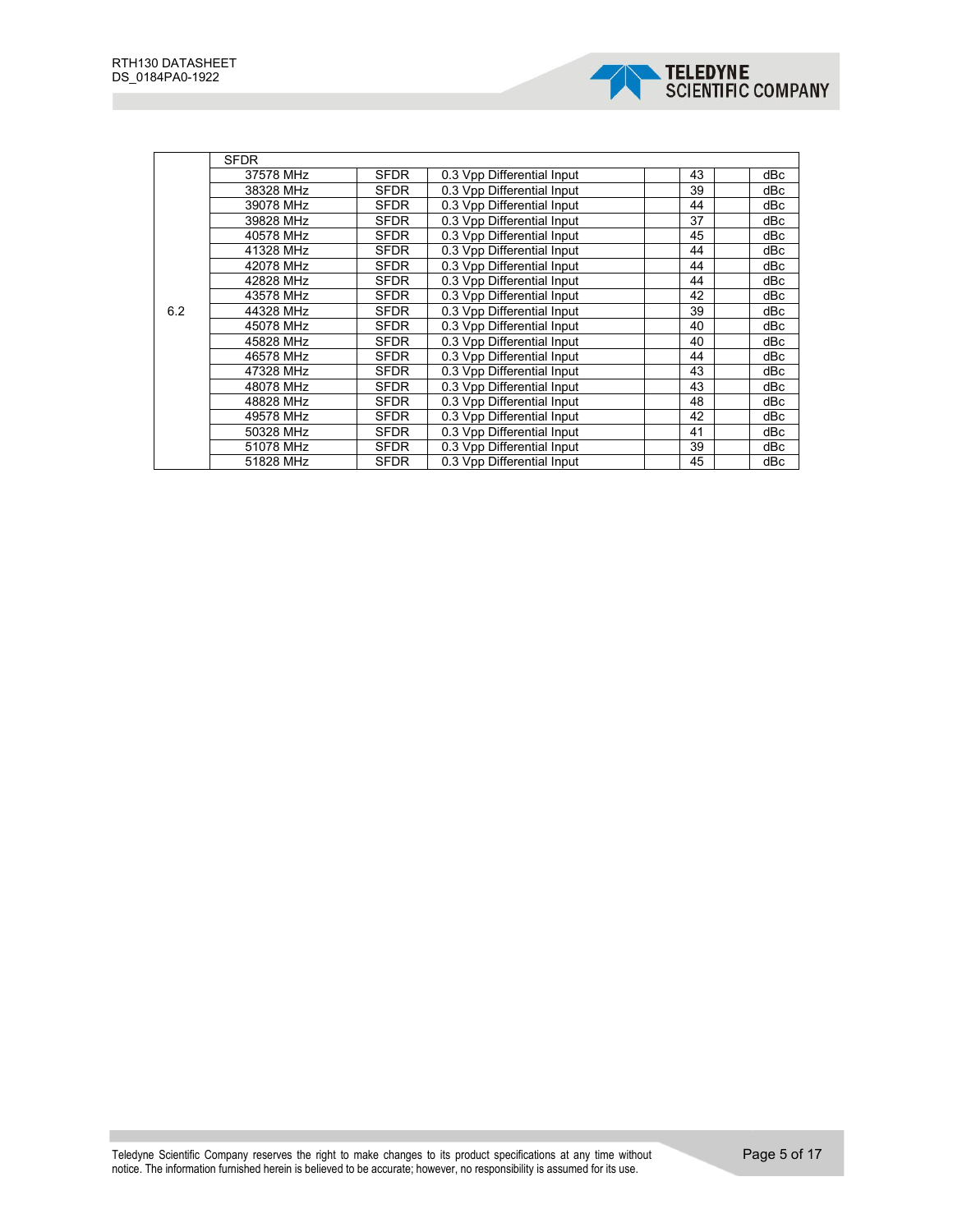

# *AC Electrical Specification – 10GHz Clock*

Test Conditions (see notes for specific conditions): Room Temperature; VEE = -5.2V; Clock: 10000MHz, 0.6Vpp Differential; Input: 300mV Differential; Differential Outputs Terminated Into 50 Ω to 0V.

| 7.0 |                  |             | DYNAMIC HOLD MODE PERFORMANCE, SINEWAVE INPUT, 0.3Vpp DIFFERENTIAL |    |                 |     |
|-----|------------------|-------------|--------------------------------------------------------------------|----|-----------------|-----|
| 7.1 | <b>Bandwidth</b> | <b>BW</b>   | -3dB Gain, 0.3 V <sub>PP</sub> Differential Input                  | 47 | 50              | GHz |
|     | <b>SFDR</b>      |             |                                                                    |    |                 |     |
|     | 2630 MHz         | <b>SFDR</b> | 0.3 Vpp Differential Input                                         |    | 57              | dBc |
|     | 3880 MHz         | <b>SFDR</b> | 0.3 Vpp Differential Input                                         |    | 44              | dBc |
|     | 5130 MHz         | <b>SFDR</b> | 0.3 Vpp Differential Input                                         |    | 44              | dBc |
|     | 6380 MHz         | <b>SFDR</b> | 0.3 Vpp Differential Input                                         |    | 47              | dBc |
|     | 7630 MHz         | <b>SFDR</b> | 0.3 Vpp Differential Input                                         |    | 56              | dBc |
|     | 8880 MHz         | <b>SFDR</b> | 0.3 Vpp Differential Input                                         |    | $\overline{52}$ | dBc |
|     | 10130 MHz        | <b>SFDR</b> | 0.3 Vpp Differential Input                                         |    | 52              | dBc |
|     | 11380 MHz        | <b>SFDR</b> | 0.3 Vpp Differential Input                                         |    | 54              | dBc |
|     | 12630 MHz        | <b>SFDR</b> | 0.3 Vpp Differential Input                                         |    | 47              | dBc |
|     | 13880 MHz        | <b>SFDR</b> | 0.3 Vpp Differential Input                                         |    | $\overline{41}$ | dBc |
|     | 15130 MHz        | <b>SFDR</b> | 0.3 Vpp Differential Input                                         |    | 42              | dBc |
|     | 16380 MHz        | <b>SFDR</b> | 0.3 Vpp Differential Input                                         |    | 48              | dBc |
|     | 17630 MHz        | <b>SFDR</b> | 0.3 Vpp Differential Input                                         |    | 55              | dBc |
|     | 18880 MHz        | <b>SFDR</b> | 0.3 Vpp Differential Input                                         |    | 54              | dBc |
|     | 20130 MHz        | <b>SFDR</b> | 0.3 Vpp Differential Input                                         |    | 52              | dBc |
|     | 21380 MHz        | <b>SFDR</b> | 0.3 Vpp Differential Input                                         |    | 51              | dBc |
|     | 22630 MHz        | <b>SFDR</b> | 0.3 Vpp Differential Input                                         |    | 52              | dBc |
|     | 23880 MHz        | <b>SFDR</b> | 0.3 Vpp Differential Input                                         |    | $\overline{42}$ | dBc |
|     | 25130 MHz        | <b>SFDR</b> | 0.3 Vpp Differential Input                                         |    | 43              | dBc |
| 7.2 | 26380 MHz        | <b>SFDR</b> | 0.3 Vpp Differential Input                                         |    | 44              | dBc |
|     | 27630 MHz        | <b>SFDR</b> | 0.3 Vpp Differential Input                                         |    | 50              | dBc |
|     | 28880 MHz        | <b>SFDR</b> | 0.3 Vpp Differential Input                                         |    | 44              | dBc |
|     | 30130 MHz        | <b>SFDR</b> | 0.3 Vpp Differential Input                                         |    | 42              | dBc |
|     | 31380 MHz        | <b>SFDR</b> | 0.3 Vpp Differential Input                                         |    | 43              | dBc |
|     | 32630 MHz        | <b>SFDR</b> | 0.3 Vpp Differential Input                                         |    | 45              | dBc |
|     | 33880 MHz        | <b>SFDR</b> | 0.3 Vpp Differential Input                                         |    | 41              | dBc |
|     | 35130 MHz        | <b>SFDR</b> | 0.3 Vpp Differential Input                                         |    | $\overline{37}$ | dBc |
|     | 36380 MHz        | <b>SFDR</b> | 0.3 Vpp Differential Input                                         |    | 42              | dBc |
|     | 37630 MHz        | <b>SFDR</b> | 0.3 Vpp Differential Input                                         |    | 45              | dBc |
|     | 38880 MHz        | <b>SFDR</b> | 0.3 Vpp Differential Input                                         |    | 45              | dBc |
|     | 40130 MHz        | <b>SFDR</b> | 0.3 Vpp Differential Input                                         |    | 39              | dBc |
|     | 41380 MHz        | <b>SFDR</b> | 0.3 Vpp Differential Input                                         |    | 44              | dBc |
|     | 42630 MHz        | <b>SFDR</b> | 0.3 Vpp Differential Input                                         |    | 39              | dBc |
|     | 43880 MHz        | <b>SFDR</b> | 0.3 Vpp Differential Input                                         |    | 37              | dBc |
|     | 45130 MHz        | <b>SFDR</b> | 0.3 Vpp Differential Input                                         |    | 40              | dBc |
|     | 46380 MHz        | <b>SFDR</b> | 0.3 Vpp Differential Input                                         |    | 41              | dBc |
|     | 47630 MHz        | <b>SFDR</b> | 0.3 Vpp Differential Input                                         |    | 43              | dBc |
|     | 48880 MHz        | <b>SFDR</b> | 0.3 Vpp Differential Input                                         |    | 46              | dBc |
|     | 50130 MHz        | <b>SFDR</b> | 0.3 Vpp Differential Input                                         |    | $\overline{44}$ | dBc |
|     | 51380 MHz        | <b>SFDR</b> | 0.3 Vpp Differential Input                                         |    | $\overline{45}$ | dBc |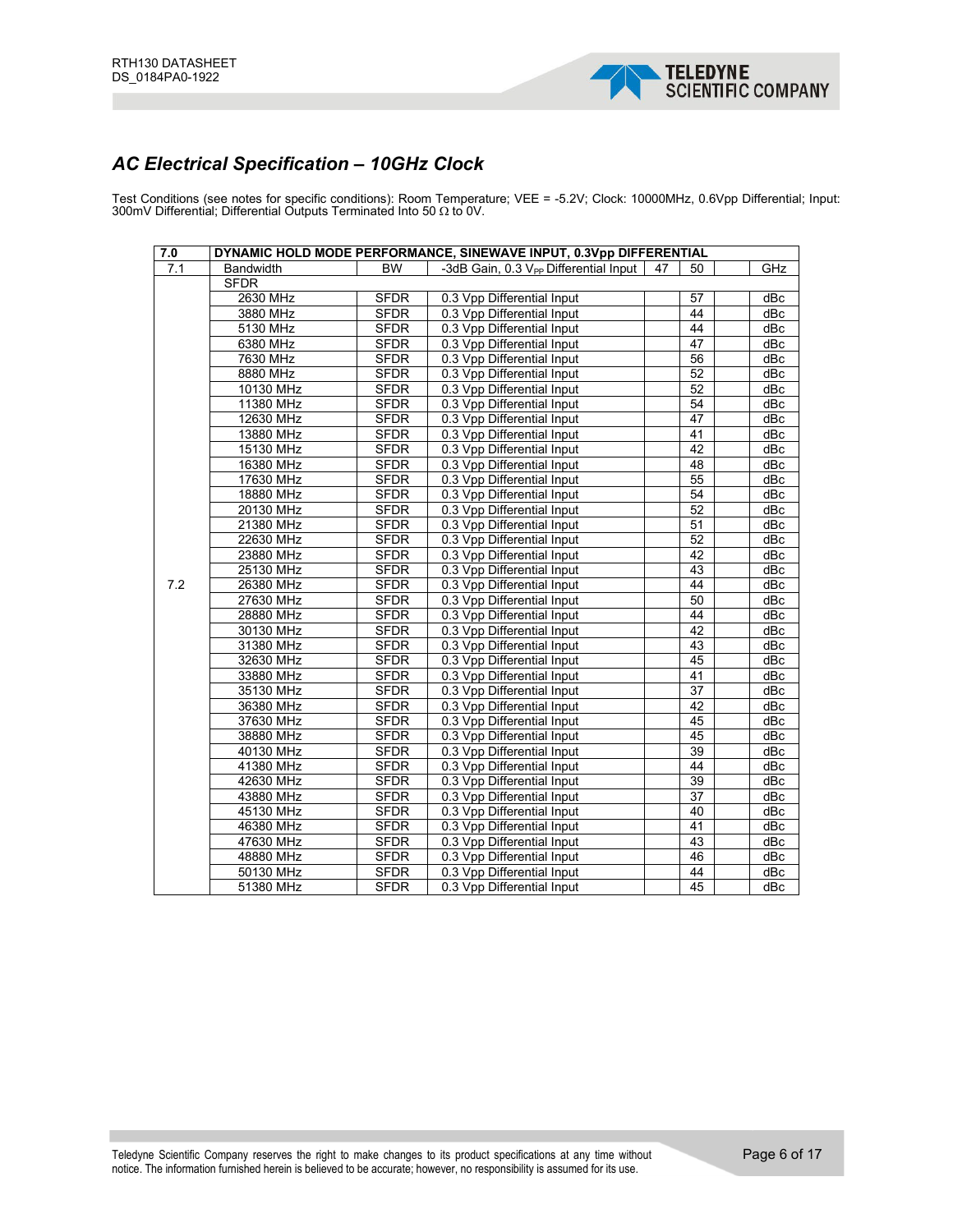

# *AC Electrical Specification – 12GHz Clock*

Test Conditions (see notes for specific conditions): Room Temperature; VEE = -5.2V; Clock: 12000MHz, 0.6Vpp Differential; Input: 300mV Differential; Differential Outputs Terminated Into 50 Ω to 0V.

| 8.0 |                  |             | DYNAMIC HOLD MODE PERFORMANCE, SINEWAVE INPUT, 0.3Vpp DIFFERENTIAL |    |    |     |
|-----|------------------|-------------|--------------------------------------------------------------------|----|----|-----|
| 8.1 | <b>Bandwidth</b> | <b>BW</b>   | -3dB Gain, 0.3 V <sub>PP</sub> Differential Input                  | 47 | 50 | GHz |
|     | <b>SFDR</b>      |             |                                                                    |    |    |     |
|     | 3156 MHz         | <b>SFDR</b> | 0.3 Vpp Differential Input                                         |    | 48 | dBc |
|     | 4656 MHz         | <b>SFDR</b> | 0.3 Vpp Differential Input                                         |    | 39 | dBc |
|     | 6156 MHz         | SFDR        | 0.3 Vpp Differential Input                                         |    | 38 | dBc |
|     | 7656 MHz         | <b>SFDR</b> | 0.3 Vpp Differential Input                                         |    | 39 | dBc |
|     | 9156 MHz         | <b>SFDR</b> | 0.3 Vpp Differential Input                                         |    | 53 | dBc |
|     | 10656 MHz        | <b>SFDR</b> | 0.3 Vpp Differential Input                                         |    | 53 | dBc |
| 8.2 | 12156 MHz        | <b>SFDR</b> | 0.3 Vpp Differential Input                                         |    | 50 | dBc |
|     | 13656 MHz        | <b>SFDR</b> | 0.3 Vpp Differential Input                                         |    | 52 | dBc |
|     | 15156 MHz        | <b>SFDR</b> | 0.3 Vpp Differential Input                                         |    | 47 | dBc |
|     | 16656 MHz        | <b>SFDR</b> | 0.3 Vpp Differential Input                                         |    | 40 | dBc |
|     | 18156 MHz        | <b>SFDR</b> | 0.3 Vpp Differential Input                                         |    | 41 | dBc |
|     | 19656 MHz        | <b>SFDR</b> | 0.3 Vpp Differential Input                                         |    | 47 | dBc |
|     | 21156 MHz        | <b>SFDR</b> | 0.3 Vpp Differential Input                                         |    | 54 | dBc |
|     | 22656 MHz        | <b>SFDR</b> | 0.3 Vpp Differential Input                                         |    | 51 | dBc |
|     | 24156 MHz        | <b>SFDR</b> | 0.3 Vpp Differential Input                                         |    | 49 | dBc |
|     | 25656 MHz        | <b>SFDR</b> | 0.3 Vpp Differential Input                                         |    | 48 | dBc |
|     | 27156 MHz        | <b>SFDR</b> | 0.3 Vpp Differential Input                                         |    | 46 | dBc |
|     | 28656 MHz        | <b>SFDR</b> | 0.3 Vpp Differential Input                                         |    | 38 | dBc |
|     | 30156 MHz        | <b>SFDR</b> | 0.3 Vpp Differential Input                                         |    | 37 | dBc |
|     | 31656 MHz        | <b>SFDR</b> | 0.3 Vpp Differential Input                                         |    | 40 | dBc |
|     | 33156 MHz        | <b>SFDR</b> | 0.3 Vpp Differential Input                                         |    | 45 | dBc |
|     | 34656 MHz        | <b>SFDR</b> | 0.3 Vpp Differential Input                                         |    | 45 | dBc |
|     | 36156 MHz        | <b>SFDR</b> | 0.3 Vpp Differential Input                                         |    | 45 | dBc |
|     | 37656 MHz        | <b>SFDR</b> | 0.3 Vpp Differential Input                                         |    | 44 | dBc |
|     | 39156 MHz        | <b>SFDR</b> | 0.3 Vpp Differential Input                                         |    | 40 | dBc |
|     | 40656 MHz        | <b>SFDR</b> | 0.3 Vpp Differential Input                                         |    | 37 | dBc |
|     | 42156 MHz        | <b>SFDR</b> | 0.3 Vpp Differential Input                                         |    | 37 | dBc |
|     | 43656 MHz        | <b>SFDR</b> | 0.3 Vpp Differential Input                                         |    | 38 | dBc |
|     | 45156 MHz        | <b>SFDR</b> | 0.3 Vpp Differential Input                                         |    | 39 | dBc |
|     | 46656 MHz        | <b>SFDR</b> | 0.3 Vpp Differential Input                                         |    | 40 | dBc |
|     | 48156 MHz        | <b>SFDR</b> | 0.3 Vpp Differential Input                                         |    | 39 | dBc |
|     | 49656 MHz        | <b>SFDR</b> | 0.3 Vpp Differential Input                                         |    | 41 | dBc |
|     | 51156 MHz        | <b>SFDR</b> | 0.3 Vpp Differential Input                                         |    | 42 | dBc |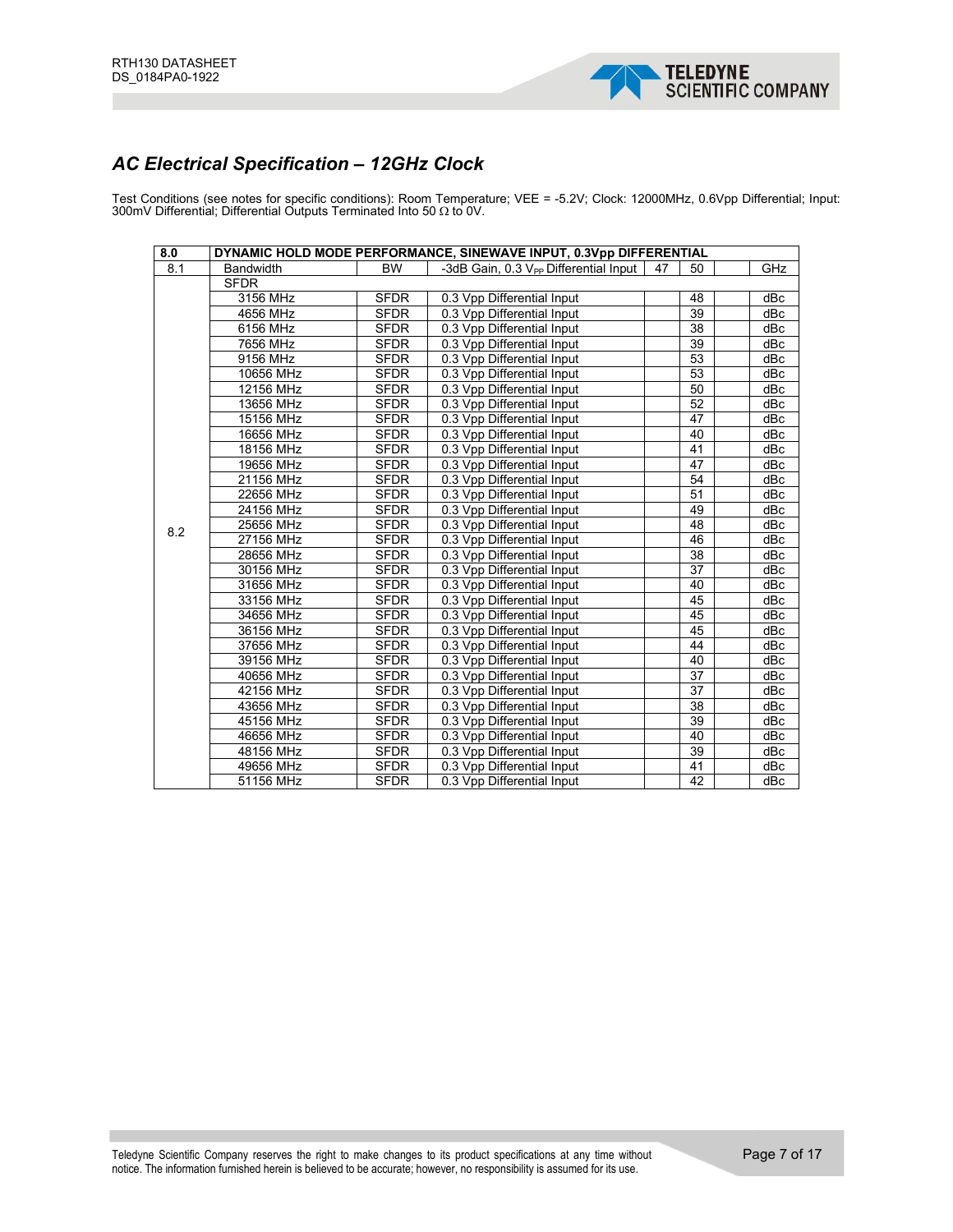

#### *Operating Conditions*

|      | <b>PARAMETER</b>                         | <b>SYMBOL</b>                      | <b>CONDITIONS, NOTE</b>        |        | <b>TYP</b> | <b>MAX</b> | <b>UNITS</b> |
|------|------------------------------------------|------------------------------------|--------------------------------|--------|------------|------------|--------------|
| 11.0 | <b>CLOCK INPUTS (CLKIP, CLKIN)</b>       |                                    |                                |        |            |            |              |
| 11.1 | Amplitude                                | $V_{\text{CPP}}$                   | <b>Differential</b>            |        | 600        |            | mVpp         |
| 11.2 | Common Mode Voltage                      | Vccм                               |                                |        | $\Omega$   |            | mV           |
| 11.3 | <b>CLKI Frequency</b>                    | F <sub>CLKI</sub>                  |                                | 1      |            | 14         | GHz          |
| 11.4 | <b>Rise and Fall Time</b>                | ${\mathsf T}_{\mathsf R\mathsf F}$ |                                |        | 50         |            | ps           |
| 12.0 | <b>ANALOG INPUT (INP, INN)</b>           |                                    |                                |        |            |            |              |
| 12.1 | Full Scale Range                         | <b>FSR</b>                         | <b>Differential</b>            |        |            | 1000       | mVpp         |
| 12.2 | Common Mode Voltage                      | $V_{CM}$                           | When DC Coupled                |        | $\Omega$   |            | mV           |
| 13.0 | <b>ANALOG OUTPUT (OUTP, OUTN)</b>        |                                    |                                |        |            |            |              |
| 13.1 | Ext. Termination Voltage                 | V <sub>TERM</sub>                  |                                |        |            | 0.5        | $\vee$       |
| 13.2 | <b>Ext. Termination Resistor</b>         | ${\sf R}_{\sf TERM}$               | Required From Outputs To Vterm |        | 50         |            | Ω            |
| 14.0 | <b>POWER SUPPLY REQUIREMENTS</b>         |                                    |                                |        |            |            |              |
| 14.1 | Negative Supply Voltage                  | <b>VEE</b>                         |                                | $-5.0$ | $-5.2$     | $-5.4$     | v            |
| 15.0 | <b>OPERATING TEMPERATURE<sup>1</sup></b> |                                    |                                |        |            |            |              |
| 15.1 | Case Temperature                         | Тc                                 |                                | $-40$  |            | 85         | °C           |

<span id="page-8-0"></span><sup>1</sup> The part is designed to maintain high performance operation within a case temperature range of -40  $\sim$  85°C and we recommend not to exceed the Absolute Maximum Temperature shown on page 2. For the best performance, operation within the specified temperature range with proper heat dissipation is recommended. The metal pad where the part is soldered should be connected to the ground plane with thermal vias for better heat dissipation. A heatsink can be attached to the bottom of the PCB, on a metal pad connected to the metal pad where the part is soldered.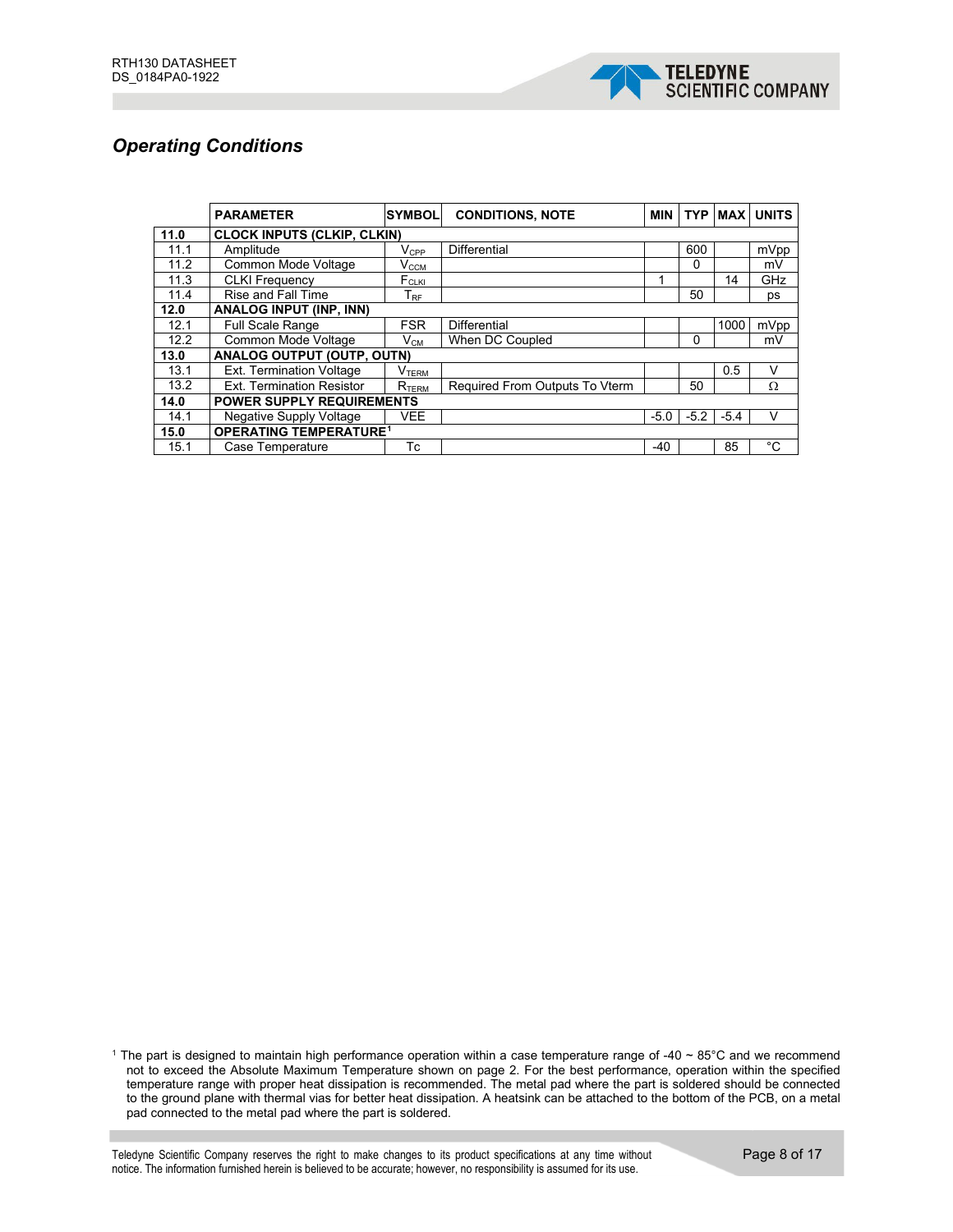

## *Pin Description and Pin Out (20 I/O QFN Package)*

| P/IO | <b>PIN</b>                           | NUM. | <b>NAME</b>  | <b>FUNCTION</b>                       |
|------|--------------------------------------|------|--------------|---------------------------------------|
| P    | 1,3,5,8,9,10,11,13,15,<br>bottom pad | 9    | <b>GND</b>   | Power Supply Ground                   |
| P    | 17, 18, 19                           | 3    | <b>VEE</b>   | <b>Negative Power Supply</b>          |
|      | 6                                    |      | <b>CLKIP</b> | Clock Input: High = TH1 in Track Mode |
|      |                                      |      | <b>CLKIN</b> | Low = TH1 in Hold Mode                |
|      | 2                                    |      | <b>INP</b>   | Analog Input                          |
|      | 4                                    |      | <b>INN</b>   |                                       |
| O    | 14                                   |      | <b>OUTP</b>  | Analog Output                         |
| O    | 12                                   |      | <b>OUTN</b>  |                                       |
| C    | 16                                   |      | <b>TSEN</b>  | <b>Temperature Sensor</b>             |
| C    | 20                                   |      | <b>CCAL</b>  | Control: Connect to GND               |



**Figure 2 – RTH130 pinout (top view) 20 I/O QFN package.**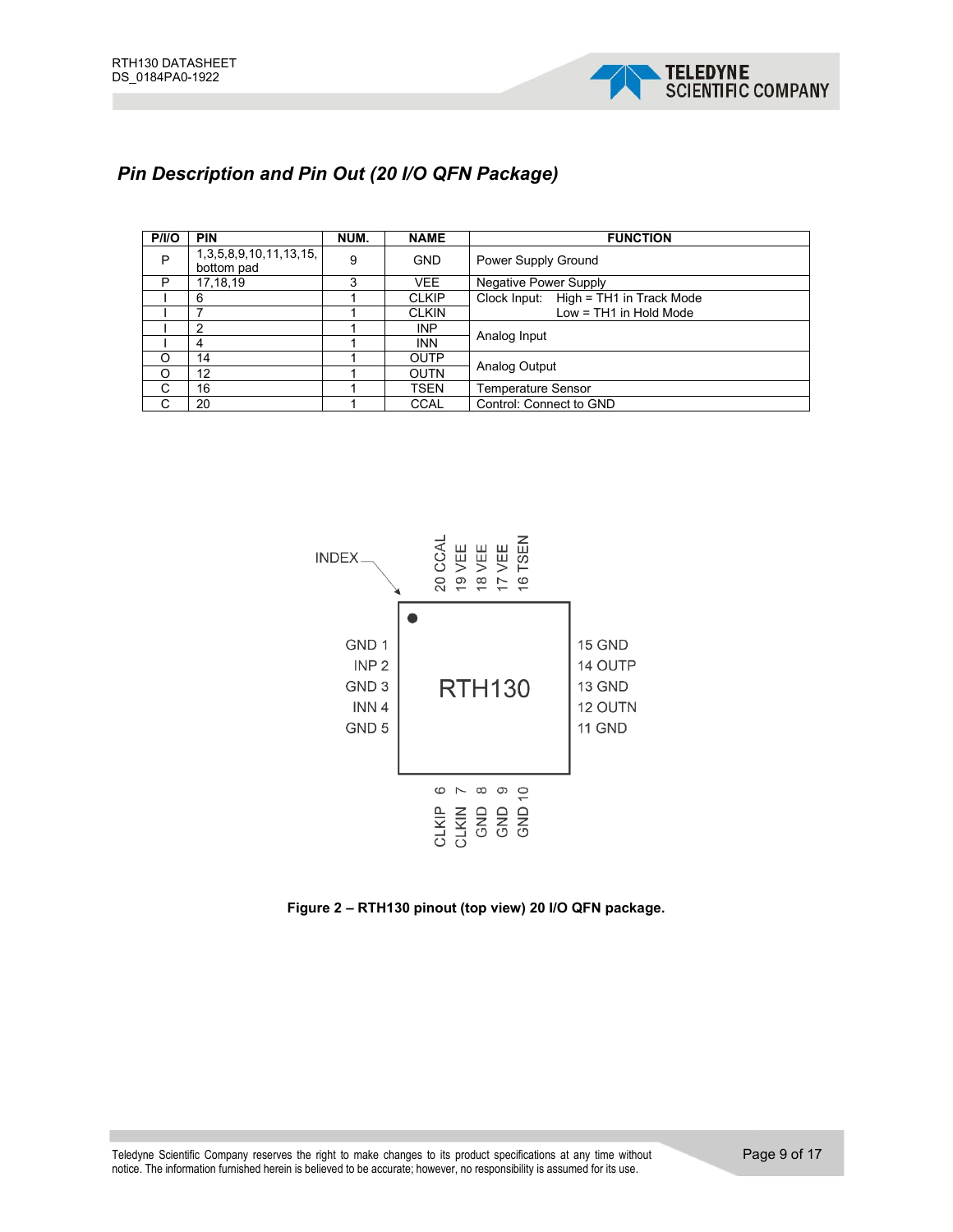

#### *Definitions of Terms*

**Acquisition Time (tacq).** The delay between the time a track-and-hold circuit (TH) enters track mode and the time the TH hold capacitor nodes track the input within some specified precision. The acquisition time sets a lower limit on the required track time during clocked operation.

**Aperture Delay (ta).** The average (or mean value) of the delay between the hold command (input clock switched from track to hold state) and the instant at which the analog input is sampled. The time is positive if the clock path delay is longer than the signal path delay. It is negative if the signal path delay is longer than the clock path delay.

**Aperture Jitter (**∆**t).** The standard deviation of the delay between the hold command (input clock switched from track-to-hold state) and the instant at which the analog input is sampled, excluding clock source jitter. It is the total jitter if the clock source is jitter free (ideal). Jitter diverges slowly as measurement time increases because of "1/f" noise, important at low frequencies (< 10 kHz). The specified jitter takes into account the white noise sources only (thermal and shot noise). For high-speed samplers this is reasonable, since even long data records span a time shorter than the time scale important for 1/f noise. For white-noise caused jitter, the clock and aperture jitter can be added in an rms manner to obtain the total sampling jitter.

**Clock Jitter.** The standard deviation of the midpoints of the relevant (rising or falling) edge of the clock source relative to the ideal edge (best fit). This jitter can be derived from the phase noise of the clock source, where the lower frequency bound of integration should correspond to the duration of a measurement record that the source will be used for.

**Common-Mode Rejection Ratio (CMRR).** Proportionality coefficient of the differential output and the common mode component of input signal. If an ideal symmetric input is available, CMR is the ratio of the differential output to the input on either input pin.

A high-quality 50-ohm splitter may be used to generate the symmetrical inputs.

**Full Scale Range (FSR).** The maximum difference between the highest and lowest input levels for which various device performance specifications hold, unless otherwise noted.

**Gain.** Ratio of output signal magnitude to input signal magnitude. For sinewave inputs, it is the ratio of the amplitude of the first (main) harmonic output (HD1) to the amplitude of the input.

**Input Bandwidth (BW).** The input frequency at which the gain for sinewave input is reduced by 3 dB relative to its value at low frequencies. The low frequency range is defined as the range including DC over which the gain stays essentially constant. The high frequency range is characterized by an increase in gain variation versus frequency, at least including the eventual monotonic decrease of the gain ("rolloff"). The input bandwidth tends to be input amplitude dependent. It is normally largest for very small inputs and smallest for FSR inputs.

**Settling Time (ts).** The delay between the time that a track-and-hold circuit (TH) enters hold mode and the time that the TH hold capacitor nodes settle to within some specified precision. The settling time sets a lower limit on the required hold time during clocked operation.

**Spurious Free Dynamic Range (SFDR).** The ratio of the magnitude of the first (main) harmonic, HD1, and the highest other harmonic (or nonharmonic other tone, if present), as observed in the TH spectrum. The input is FSR, unless otherwise noted. SFDR in dB is given by 20log (SFDR as amplitude ratio), and is generally positive.

**Total Harmonic Distortion (THD).** The ratio of the square root of the sum of the harmonics 2 to 5 to the amplitude of the first (main) harmonic in the TH spectrum. THD in dB is given by 20log (THD as amplitude ratio), and is generally negative.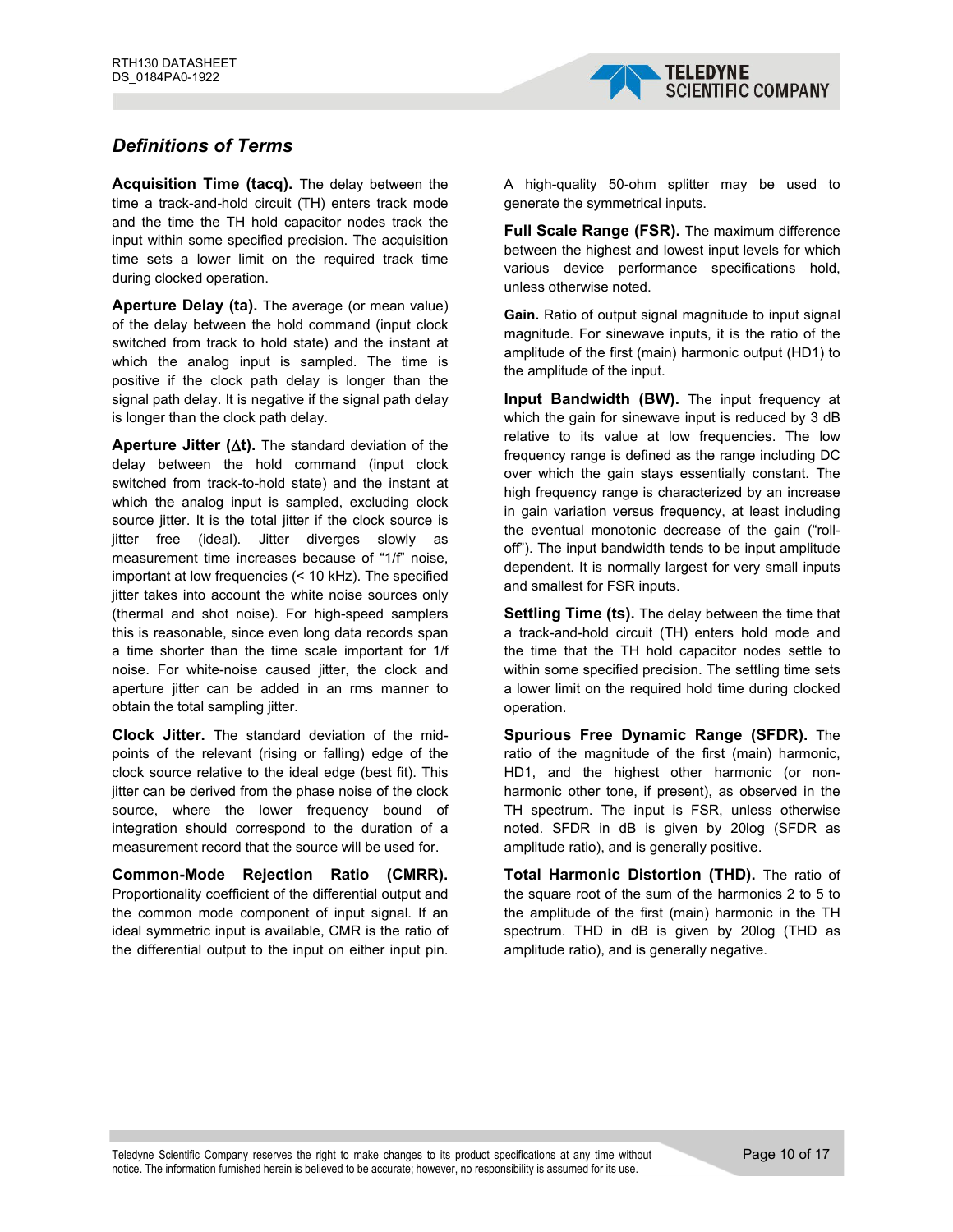

#### *Theory of Operation*

The RTH130 contains two TH's, TH1, and TH2, in series, together with clock shaping circuitry, and a 50 ohm output driver. To maximize dynamic range and insensitivity to noise, all non-DC internal circuits and all non-DC inputs and outputs are differential. TH1 determines the dynamic sampled-mode performance of the Track and Hold. TH1 clock inputs, CLKIP and CLKIN, should be driven by a low-jitter clock source. TH2 get its clock from TH1 clock input.

The Track and Hold receives a differential analog input signal at inputs INP and INN, which is sampled on the TH1 hold capacitors upon a falling transition of its differential clock voltage V(CLKIP) – V(CLKIN),

after an aperture delay, ta. The sampling instant is affected by clock source jitter (off-chip) and aperture jitter (caused by on-chip noise).

The held and buffered output of TH1, VTH1, is sampled on the TH2 hold capacitors after a fixed delay. TH2 clock have the opposite phase of the TH1 clock. Aperture jitter of TH2 is irrelevant, since TH1 will be in hold mode when TH2 capture the signal.

Since the clock for TH2 is generated internally only one clock source is need.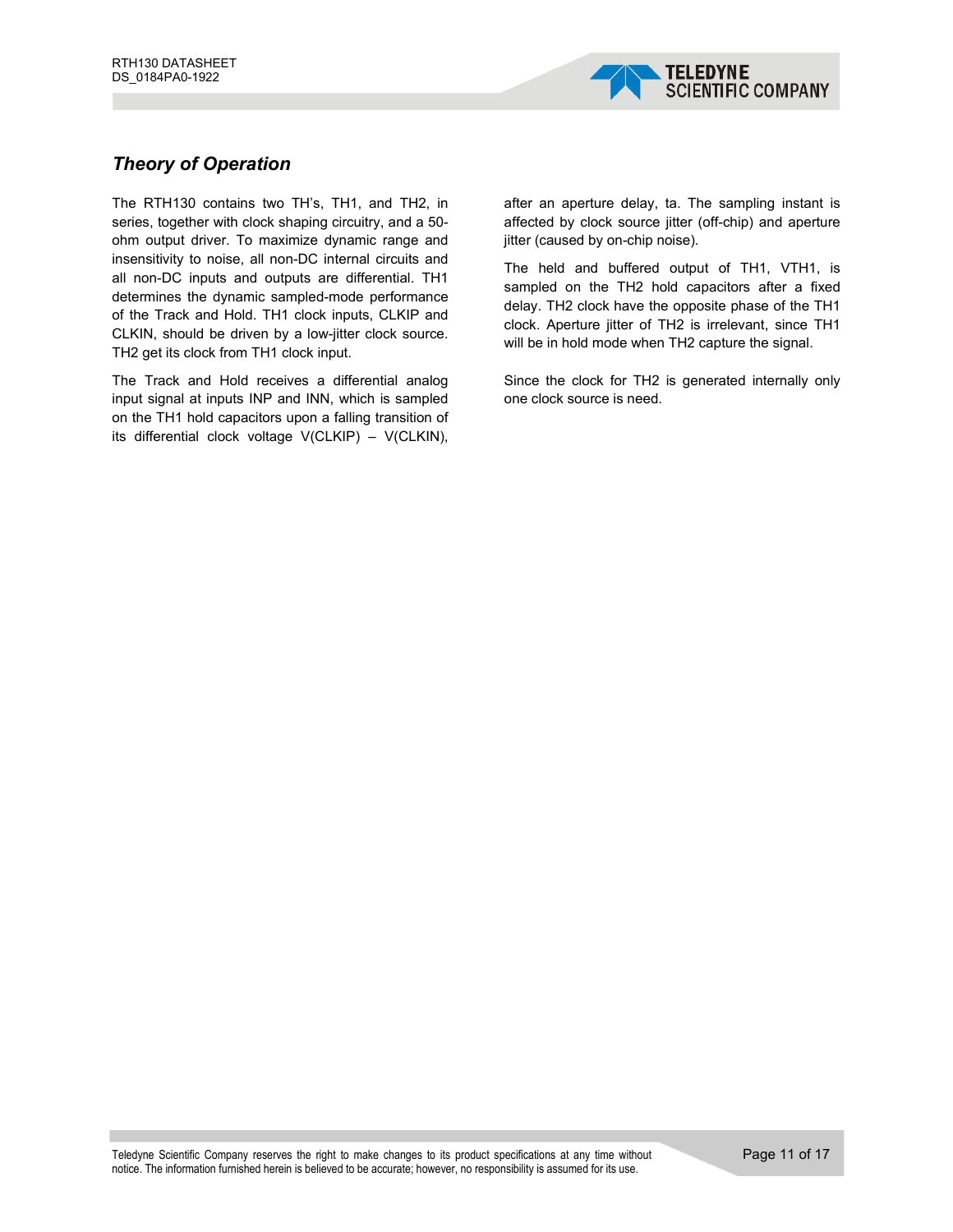

#### *Signal Descriptions*

The RTH130 inputs are terminated on-chip with equivalent 50Ω impedance to GND. This automatically protects against off-chip highimpedance high-voltage disturbances. The absolute maximum rated voltage at input termination resistors is -1 V. The RTH130 is designed for 1 Vpp differential input signals. If operated in single-ended mode, the complementary input needs to be terminated to ground with 50Ω. Distortion in the single-ended mode will be higher than in differential mode, and differential input should be used for optimal performance. The INP and INN inputs are equivalent, except for the polarity of their effect on OUTP and OUTN.

Both clock input signals are terminated on-chip with 50Ω to GND. Use differential clock signals for optimal performance. Large CLKI edge rate benefits aperture jitter performance, small CLKI amplitudes minimizes distortion due to clock feed-through in the higher clock frequency range. The RTH130 can also operate using single ended clocks (the unused input should be terminated). Distortion for single-ended clocks can be several dB higher than for differential clocks, and differential clocks should be used for optimal performance.

Due to its highly differential design, the RTH130 requires relatively modest power supply decoupling. The smaller decoupling capacitors from VEE to GND should be placed as close to the package as possible. Larger low frequency power supply decoupling capacitors, VEE to GND, should be placed within 1 inch of the RTH130. Depending on the expected noise on the supplies more capacitors in parallel may need to be used. With low-impedance supplies that are very quiet (no digital circuitry), the RTH130 can also perform well with no external decoupling at all.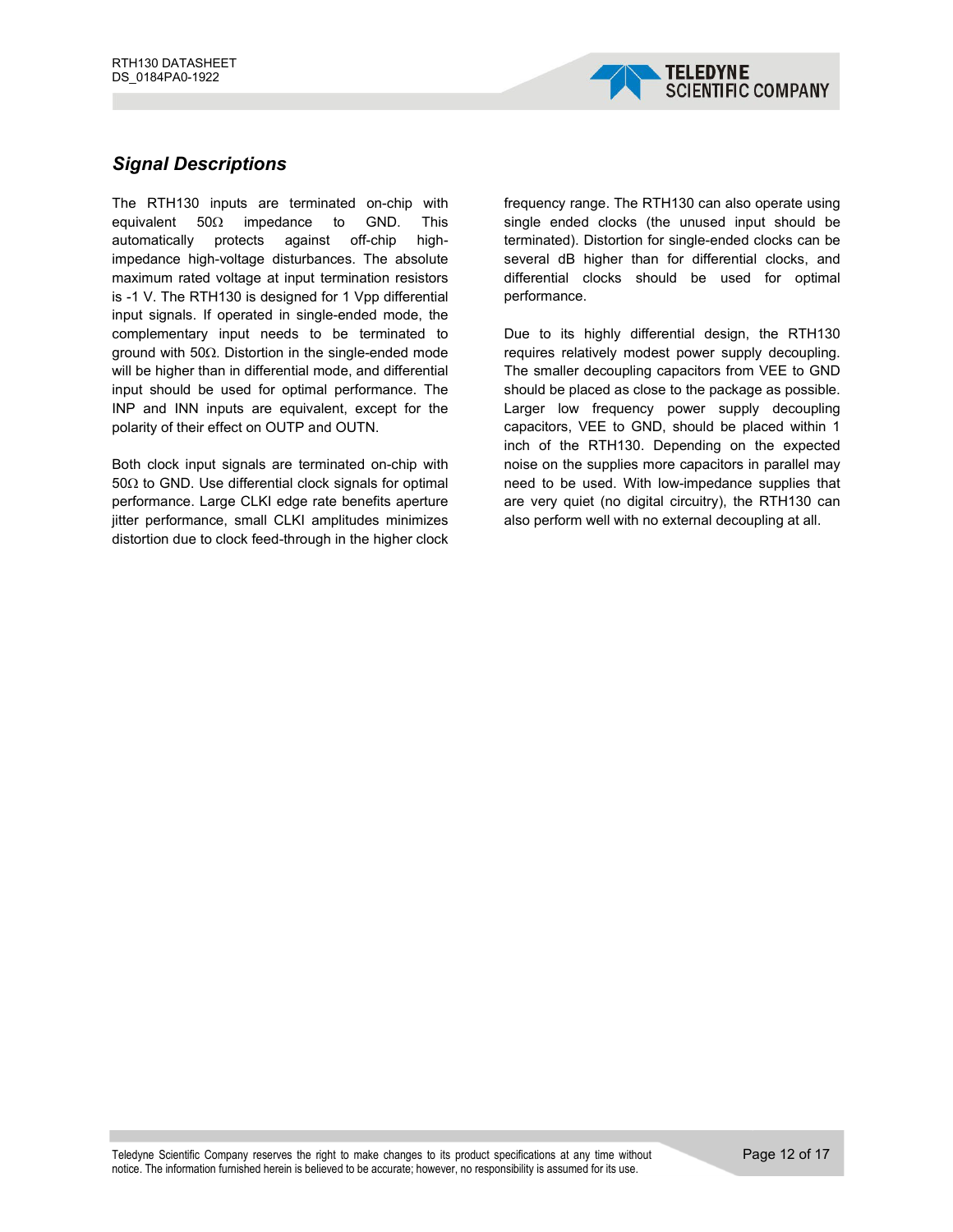

# *Typical Operating Circuit*



**Figure 3 - Typical operating circuit.**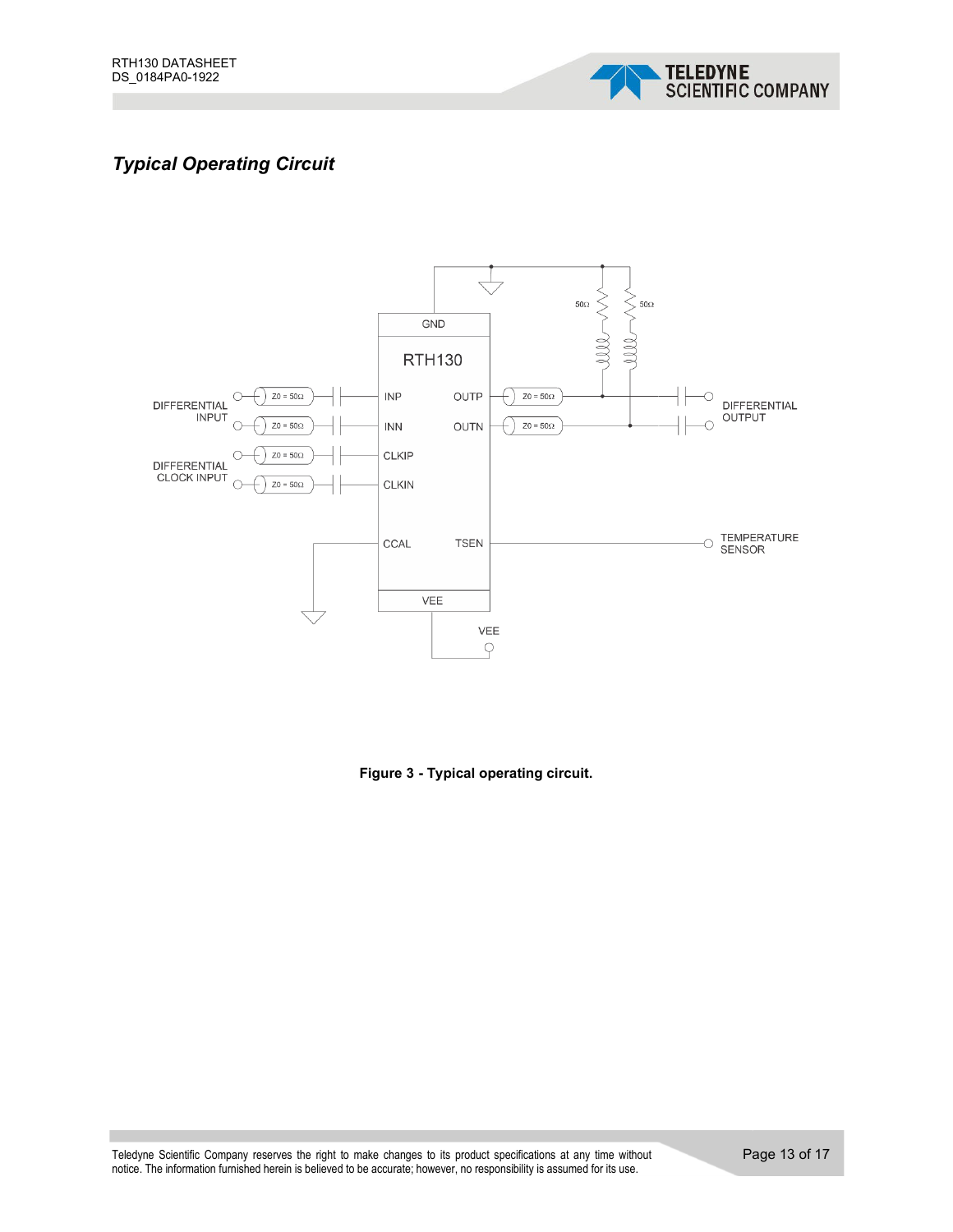

# *Equivalent Circuit*









Teledyne Scientific Company reserves the right to make changes to its product specifications at any time without notice. The information furnished herein is believed to be accurate; however, no responsibility is assumed for its use.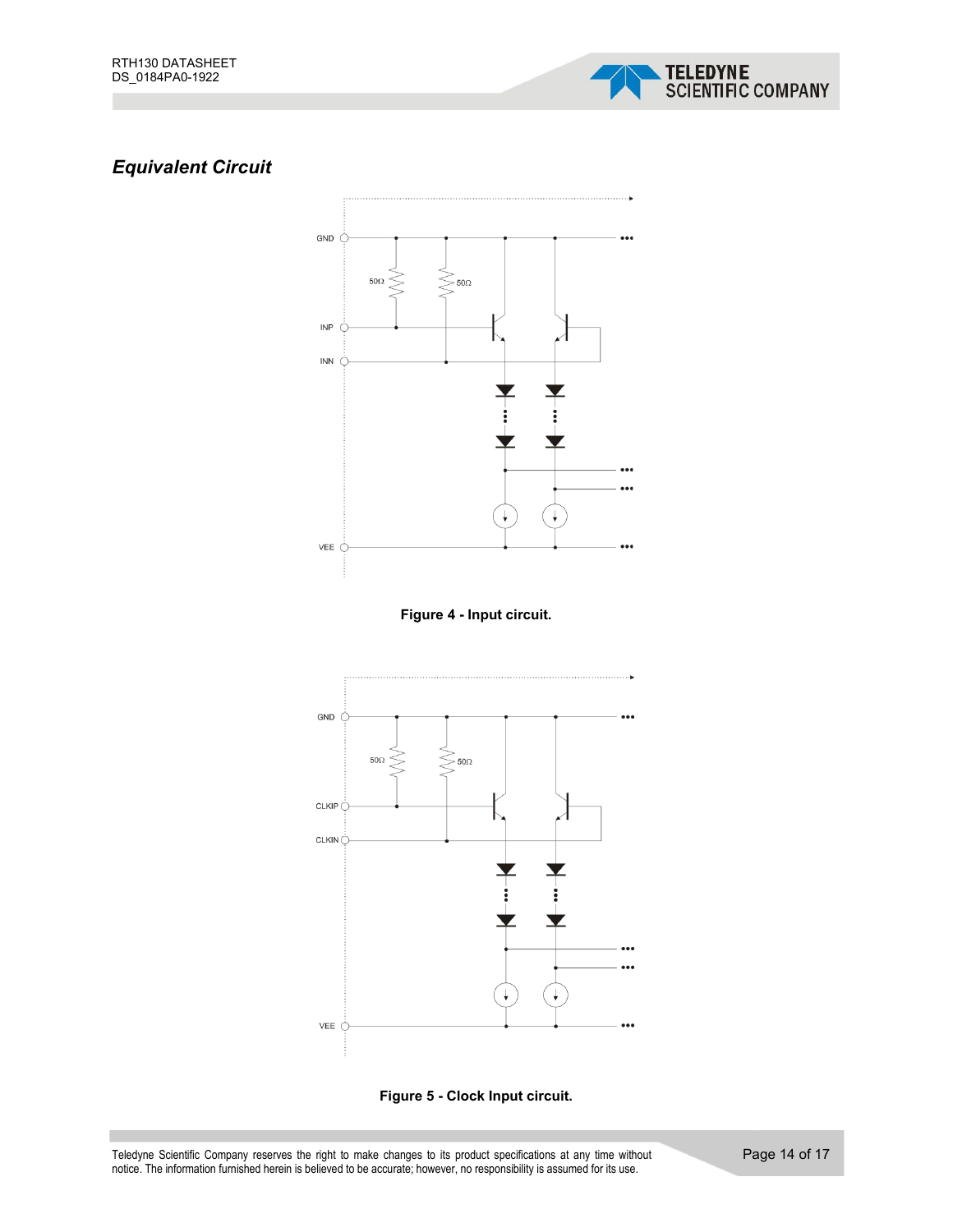





Teledyne Scientific Company reserves the right to make changes to its product specifications at any time without notice. The information furnished herein is believed to be accurate; however, no responsibility is assumed for its use.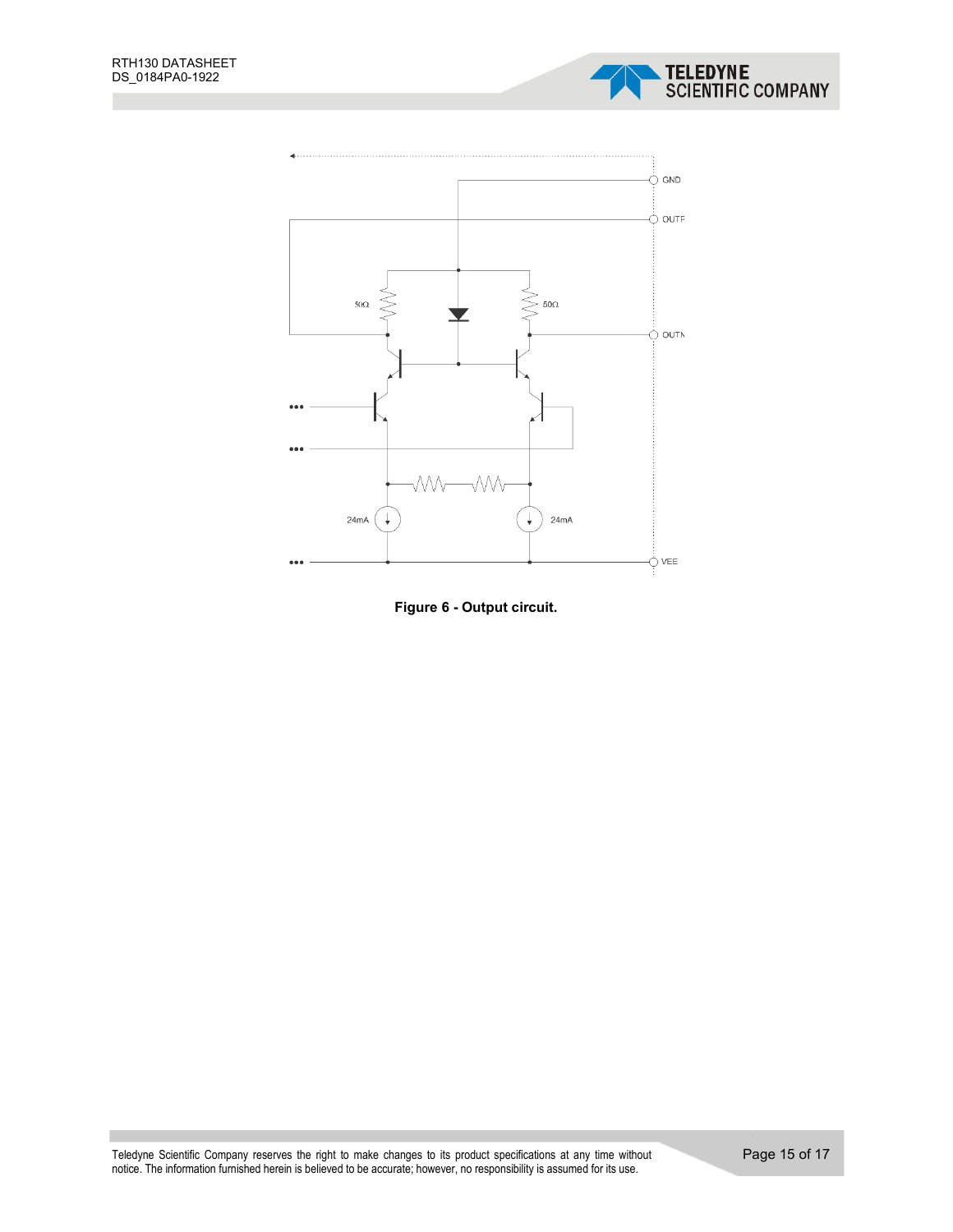

# *Typical Performance, Differential Input*



**Figure 7 - Input Bandwidth (left) and SFDR (right) for 6GHz clock.**



**Figure 8 - Input Bandwidth (left) and SFDR (right) for 10GHz clock.**



**Figure 9 - Input Bandwidth (left) and SFDR (right) for 12GHz clock.**